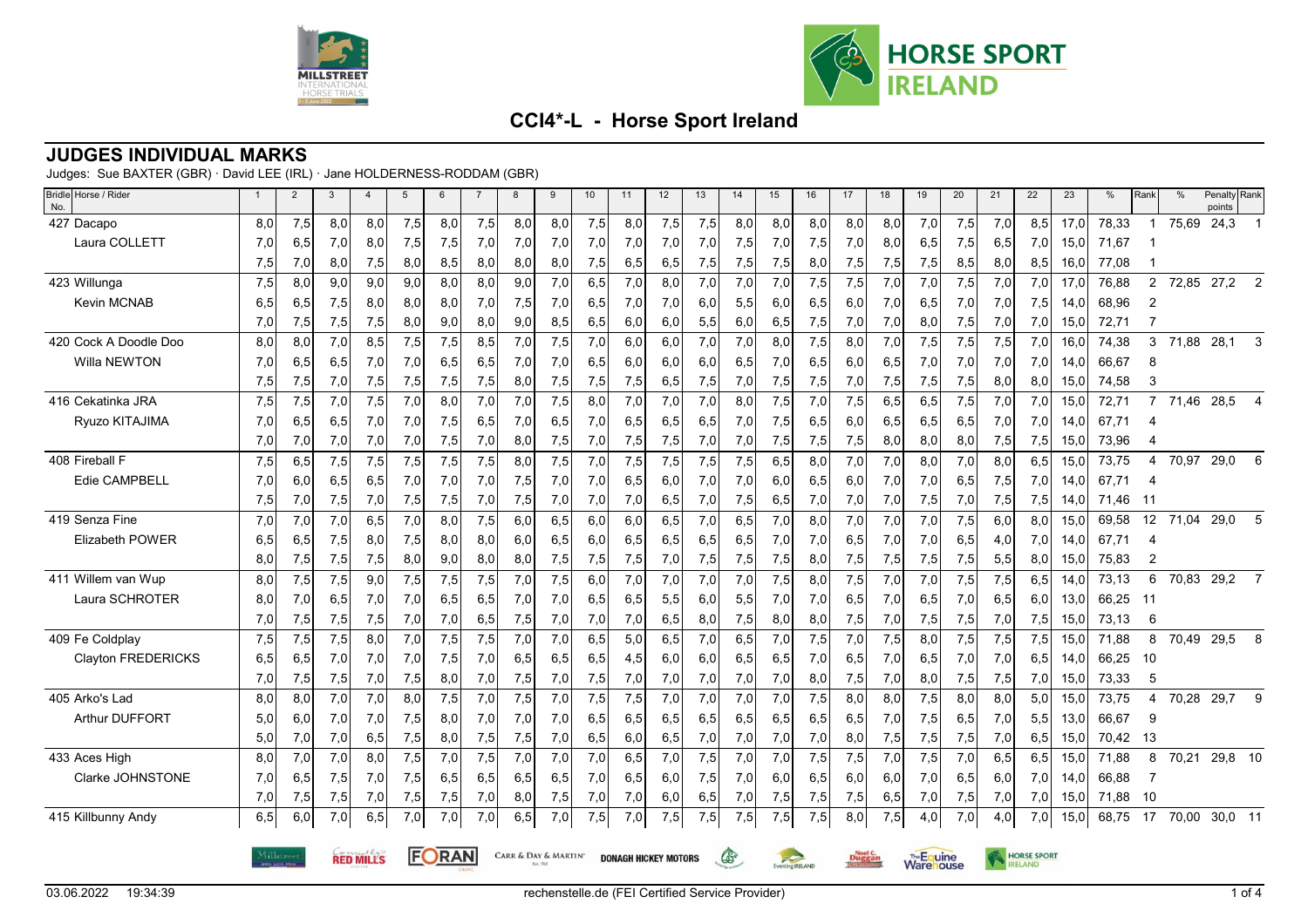



### **JUDGES INDIVIDUAL MARKS**

Judges: Sue BAXTER (GBR) · David LEE (IRL) · Jane HOLDERNESS-RODDAM (GBR)

| Bridle Horse / Rider<br>No. | $\overline{1}$ | $\overline{2}$                                                                                                | 3   | $\overline{4}$ | 5   | 6   | $\overline{7}$   | 8    | 9   | 10  | 11  | 12  | 13  | 14  | 15              | 16            | 17  | 18                             | 19  | 20  | 21                 | 22               | 23   | %     | Rank | $\%$  | Penalty Rank<br>points |  |
|-----------------------------|----------------|---------------------------------------------------------------------------------------------------------------|-----|----------------|-----|-----|------------------|------|-----|-----|-----|-----|-----|-----|-----------------|---------------|-----|--------------------------------|-----|-----|--------------------|------------------|------|-------|------|-------|------------------------|--|
| Jonelle PRICE               | 7,5            | 6,5                                                                                                           | 7,0 | 8,0            | 7,5 | 7,5 | 7,0              | 7,5  | 7,5 | 7,0 | 7,0 | 6,5 | 7,0 | 7,5 | 7,0             | 6,5           | 6,5 | 7,5                            | 4,0 | 7,5 | 4.0                | 7,0              | 14.0 | 68,75 | 3    |       |                        |  |
|                             | 7,5            | 7,5                                                                                                           | 7,5 | 8,0            | 8,0 | 7,5 | 7,5              | 7,5  | 7,5 | 7,5 | 7,0 | 7,5 | 7,0 | 7,5 | 7,5             | 7,5           | 7,5 | 7,5                            | 5,5 | 7,5 | 4,0                | 7,0              | 15,0 | 72,50 | 8    |       |                        |  |
| 413 CDS Cairnview Romolu    | 7,5            | 7,0                                                                                                           | 7,0 | 7,5            | 7,5 | 7,5 | 7,5              | 6,0  | 6,5 | 7,5 | 7,5 | 7,5 | 7,5 | 7,5 | 6,0             | 7,5           | 7,5 | 7,5                            | 6,0 | 6,5 | 4,0                | 7,0              | 16,0 | 70,63 | 10   |       | 68,40 31,6 12          |  |
| <b>Cathal DANIELS</b>       | 6,5            | 6,5                                                                                                           | 7,0 | 7,5            | 7,0 | 7,5 | 7,0              | 6,0  | 6,5 | 6,5 | 6,5 | 7,0 | 6,5 | 6,5 | 7,0             | 6,5           | 6,0 | 7,0                            | 6,0 | 6,5 | 4,0                | 6,5              | 14,0 | 65,83 | 12   |       |                        |  |
|                             | 6,5            | 6,5                                                                                                           | 7,5 | 7,0            | 7,0 | 7,5 | 7,0              | 7,5  | 7,5 | 7,0 | 7,0 | 6,5 | 7,0 | 6,5 | 6,5             | 7,0           | 7,0 | 7,5                            | 6,0 | 7,5 | 5,0                | 6,5              | 14,0 | 68,75 | - 17 |       |                        |  |
| 432 Coup de Cœur Dudevin    | 7,0            | 7,0                                                                                                           | 7,0 | 7,0            | 7,0 | 7,5 | $\overline{7,5}$ | 7,0  | 7,0 | 5,5 | 6,0 | 6,0 | 7,0 | 7,0 | 6,5             | 7,5           | 7,0 | 6,5                            | 6,0 | 7,5 | 6,0                | 8,0              | 15,0 | 68,96 | 15   | 68,26 | $31,7$ 13              |  |
| <b>Tim PRICE</b>            | 7,5            | 7,0                                                                                                           | 6,5 | 7,5            | 7,0 | 7,0 | 6,5              | 6,5  | 7,0 | 5,0 | 5,0 | 4,0 | 6,0 | 6,0 | 6,5             | 7,0           | 6,0 | 6,5                            | 6,0 | 7,0 | 6,0                | 6,5              | 13,0 | 63,75 | 18   |       |                        |  |
|                             | 7,0            | 7,5                                                                                                           | 7,5 | 7,5            | 7,5 | 8,0 | 7,5              | 7,5  | 7,5 | 7,5 | 6,0 | 6,0 | 6,5 | 7,0 | 7,0             | 7,5           | 7,5 | 7,0                            | 7,0 | 7,5 | 6,5                | 7,5              | 15,0 | 72,08 | 9    |       |                        |  |
| 406 Happy Boy               | 8,0            | 7,0                                                                                                           | 7.0 | 7,5            | 5,0 | 7,0 | 7,5              | 8,0  | 7,5 | 6,5 | 6,5 | 7,5 | 7,0 | 7,0 | 7,0             | 7,0           | 7,0 | 7,0                            | 6.5 | 7,5 | 7,0                | 8.0 <sub>l</sub> | 15.0 | 70.42 | 11   |       | 67,78 32,2 14          |  |
| <b>Tim PRICE</b>            | 6,5            | 6,5                                                                                                           | 6,5 | 7,0            | 7,0 | 7,0 | 7,0              | 6,5  | 7,0 | 6,5 | 6,0 | 6,5 | 7,0 | 6,0 | 6,0             | 6,0           | 6,0 | 7,0                            | 6,0 | 7,0 | 6,5                | 7,0              | 14,0 | 65,21 | 15   |       |                        |  |
|                             | 6,0            | 7,0                                                                                                           | 7,0 | 7,0            | 7,5 | 7,0 | 7,0              | 7,0  | 7,0 | 7,5 | 6,5 | 6,5 | 7,0 | 7,0 | 7,0             | 6,5           | 6,5 | 6,5                            | 7,0 | 6,5 | 6,5                | 7,01             | 14,0 | 67,71 | 23   |       |                        |  |
| 431 Brando de Cherel        | 6,5            | 7,5                                                                                                           | 8.0 | 8,0            | 8.0 | 7,5 | 7,5              | 7,0  | 7,5 | 6,0 | 4,0 | 5,0 | 7,0 | 7,0 | 3,0             | 7,0           | 7,0 | 7,0                            | 7,0 | 7,0 | 6.5                | 8.0              | 15.0 | 68,33 | 18   | 67,85 | 32,2 14                |  |
| Arthur DUFFORT              | 7,0            | 6,5                                                                                                           | 7,0 | 7,5            | 7,0 | 7,5 | 7,0              | 6,5  | 6,5 | 6,5 | 4,0 | 5,5 | 7,0 | 6,5 | 4,0             | 6,5           | 6,0 | 6,0                            | 6,5 | 6,5 | 6,5                | 7.01             | 13,0 | 64,17 | - 17 |       |                        |  |
|                             | 7,5            | 7,5                                                                                                           | 7,5 | 7,5            | 8,0 | 8,0 | 7,5              | 8,0  | 8,0 | 7,0 | 5,0 | 6,0 | 6,5 | 7,0 | 4,0             | 7,5           | 7,5 | 7,0                            | 7,0 | 7,5 | 7,0                | 7,0              | 15,0 | 71,04 | 12   |       |                        |  |
| 425 Willingapark Clifford   | 7,0            | 7,0                                                                                                           | 7,0 | 7,5            | 6,5 | 6,5 | 6,5              | 6,0  | 5,0 | 7,0 | 6,5 | 7,0 | 8,0 | 6,5 | 7,0             | 7,0           | 6,5 | 6,5                            | 7,5 | 7,0 | 7,0                | 6.5              | 14,0 | 67,92 | 21   |       | 67,78 32,2 16          |  |
| <b>Hazel SHANNON</b>        | 7,0            | 6,5                                                                                                           | 6,5 | 7,0            | 6,5 | 6,5 | 6,0              | 6,5  | 6,5 | 7,0 | 6,5 | 6,5 | 7,0 | 7,0 | 6,5             | 6,0           | 6,0 | 7,0                            | 6,5 | 7,0 | 6,5                | 6,5              | 13,0 | 65,83 | - 13 |       |                        |  |
|                             | 7,0            | 7,0                                                                                                           | 7,5 | 7,0            | 7,0 | 7,5 | 7,5              | 7,0  | 7,0 | 7,0 | 7,0 | 7,0 | 7,0 | 7,0 | 6,5             | 7,0           | 6,5 | 6,5                            | 7,0 | 7,0 | 7,0                | 6,0              | 14,0 | 69,58 | -14  |       |                        |  |
| 426 Ricker Ridge Sooty Gnz  | 7,0            | 7,0                                                                                                           | 7,0 | 8,0            | 7,5 | 7,0 | 7,0              | 7,5  | 7,5 | 6,0 | 8,0 | 7,5 | 6,5 | 7,0 | 7,5             | 7,5           | 7,5 | 7,5                            | 5.0 | 7,0 | 3,0                | 6.5              | 15.0 | 69,58 | 12   | 67,57 | 32,4 17                |  |
| Samantha LISSINGTON         | 7,0            | 6,5                                                                                                           | 6,5 | 7,5            | 7,0 | 6,5 | 6,0              | 7,0  | 7,0 | 6,5 | 6,5 | 6,5 | 6,0 | 6,5 | 7,0             | 7,0           | 7,0 | 7,0                            | 6,0 | 6,5 | 4,0                | 6,5              | 13,0 | 65,42 | - 14 |       |                        |  |
|                             | 7,5            | 7,0                                                                                                           | 7,0 | 6,5            | 7,5 | 7,0 | 7,0              | 7,0  | 6,5 | 7,0 | 6,5 | 6,5 | 6,5 | 7,0 | 6,5             | 7,5           | 7,5 | 7,5                            | 5,5 | 7,0 | 4,0                | 6,5              | 14,0 | 67,71 | 23   |       |                        |  |
| 418 Sligo Candy Cane        | 7,5            | 6,5                                                                                                           | 7,0 | 7,0            | 7,0 | 7,0 | 7,0              | 7,5  | 6,5 | 8,5 | 7,0 | 7,5 | 7,5 | 7,5 | 5,0             | 7,5           | 7,0 | 6,5                            | 7,0 | 6,5 | 3,0                | 6.0              | 14.0 | 68,13 | 19   | 67,08 | 32,9 19                |  |
| <b>William LEVETT</b>       | 7,0            | 6,5                                                                                                           | 6,5 | 7,0            | 7,0 | 7,0 | 6,5              | 7,0  | 6,5 | 7,0 | 6,5 | 6,5 | 7,0 | 7,0 | 5,0             | 7,0           | 7,0 | 7,0                            | 5.0 | 6.0 | 5.0                | 6,5              | 13,0 | 65,21 | - 16 |       |                        |  |
|                             | 7,0            | 6,5                                                                                                           | 7,5 | 7,5            | 7,0 | 7,5 | 7,0              | 7,5  | 7,0 | 7,0 | 7,0 | 6,5 | 7,0 | 7,0 | 6,5             | 7,5           | 7,0 | 7,5                            | 6,0 | 6,5 | 4,0                | 6,0              | 13,0 | 67,92 | 21   |       |                        |  |
| 421 Mississippi             | 6,5            | 6,5                                                                                                           | 7,0 | 6,5            | 7,0 | 7,0 | 7,0              | 7,0  | 7,0 | 7,5 | 7,0 | 7,5 | 8,0 | 7,5 | 7,0             | 7,0           | 7,0 | 6,5                            | 6,0 | 7,0 | 7,0                | 7,0              | 14.0 | 68,96 | 16   | 67,08 | 32,9 18                |  |
| Dana COOKE                  | 6.5            | 6,5                                                                                                           | 6,0 | 6,5            | 6.5 | 6,0 | 6,5              | 6,5  | 7,0 | 6,0 | 6,5 | 6,5 | 6,5 | 6,5 | 5,5             | 6,5           | 6,0 | 6,5                            | 6,0 | 6.5 | 7,0                | 6,0              | 13.0 | 62,92 | 21   |       |                        |  |
|                             | 7,0            | 6,5                                                                                                           | 7,0 | 7,0            | 7,0 | 7,0 | 7,0              | 7,0  | 7,0 | 7,0 | 7,0 | 7,0 | 7,5 | 7,5 | 7,0             | 7,5           | 7,5 | 7,0                            | 6,5 | 7,0 | 7,0                | 6,5              | 14,0 | 69,38 | 15   |       |                        |  |
| 401 Menlo Park              | 7,5            | 7,5                                                                                                           | 7,0 | 7,5            | 8,0 | 7,0 | 7,0              | 6,0  | 7,0 | 6,5 | 7,5 | 7,0 | 6,5 | 6,5 | 7,0             | 8,0           | 8,0 | 7,5                            | 4,0 | 7,0 | 5,0                | 7,5              | 14,0 | 69,38 | 14   | 66,88 | $33,1$ 21              |  |
| Clarke JOHNSTONE            | 6,5            | 6,5                                                                                                           | 6,5 | 6,0            | 6,5 | 6,5 | 6,0              | 6,0  | 6,5 | 7,0 | 6,0 | 6,0 | 6,5 | 6,5 | 7,0             | 6,5           | 6,0 | 7,0                            | 4,0 | 6,5 | 6.0                | 7,0              | 13,0 | 63,33 | - 20 |       |                        |  |
|                             | 6,5            | 7,0                                                                                                           | 7,5 | 6,5            | 7,0 | 7,0 | 6,5              | 7,0  | 7,0 | 6,5 | 6,0 | 6,5 | 7,0 | 7,0 | 7,5             | 7,0           | 7,0 | 7,0                            | 7,0 | 7,0 | 5,0                | 6,5              | 14,0 | 67,92 | 19   |       |                        |  |
| 417 Leopard's Action        | 6, 5           | 6,5                                                                                                           | 6,5 | 6,5            | 7,0 | 7,0 | 7,0              | 6, 5 | 7,0 | 6,0 | 6,5 | 7,0 | 7,0 | 7,0 | 7,5             | 8,0           | 6,0 | 6,0                            | 6,5 | 7,0 | 7,0                | 6,0              | 15,0 | 67,92 | 20   | 66,94 | 33,1 20                |  |
| Clarke JOHNSTONE            | 6,0            | 6,5                                                                                                           | 6,0 | 6,5            | 7,0 | 6,5 | 6,0              | 6,5  | 6,0 | 6,0 | 6,5 | 6,0 | 7,0 | 6,0 | 6,5             | 6,5           | 6,5 | 6,5                            | 6,5 | 6,0 | 6,5                | 6,0              | 13,0 | 63,54 | - 19 |       |                        |  |
|                             |                | FORAN<br><b>RED MILLS</b><br><b>CARR &amp; DAY &amp; MARTIN'</b><br>Milløtreet<br><b>DONAGH HICKEY MOTORS</b> |     |                |     |     |                  |      |     |     |     |     | G   |     | Eventing RELAND | <b>Duggan</b> |     | The Equine<br><b>Ware</b> ouse |     |     | <b>HORSE SPORT</b> |                  |      |       |      |       |                        |  |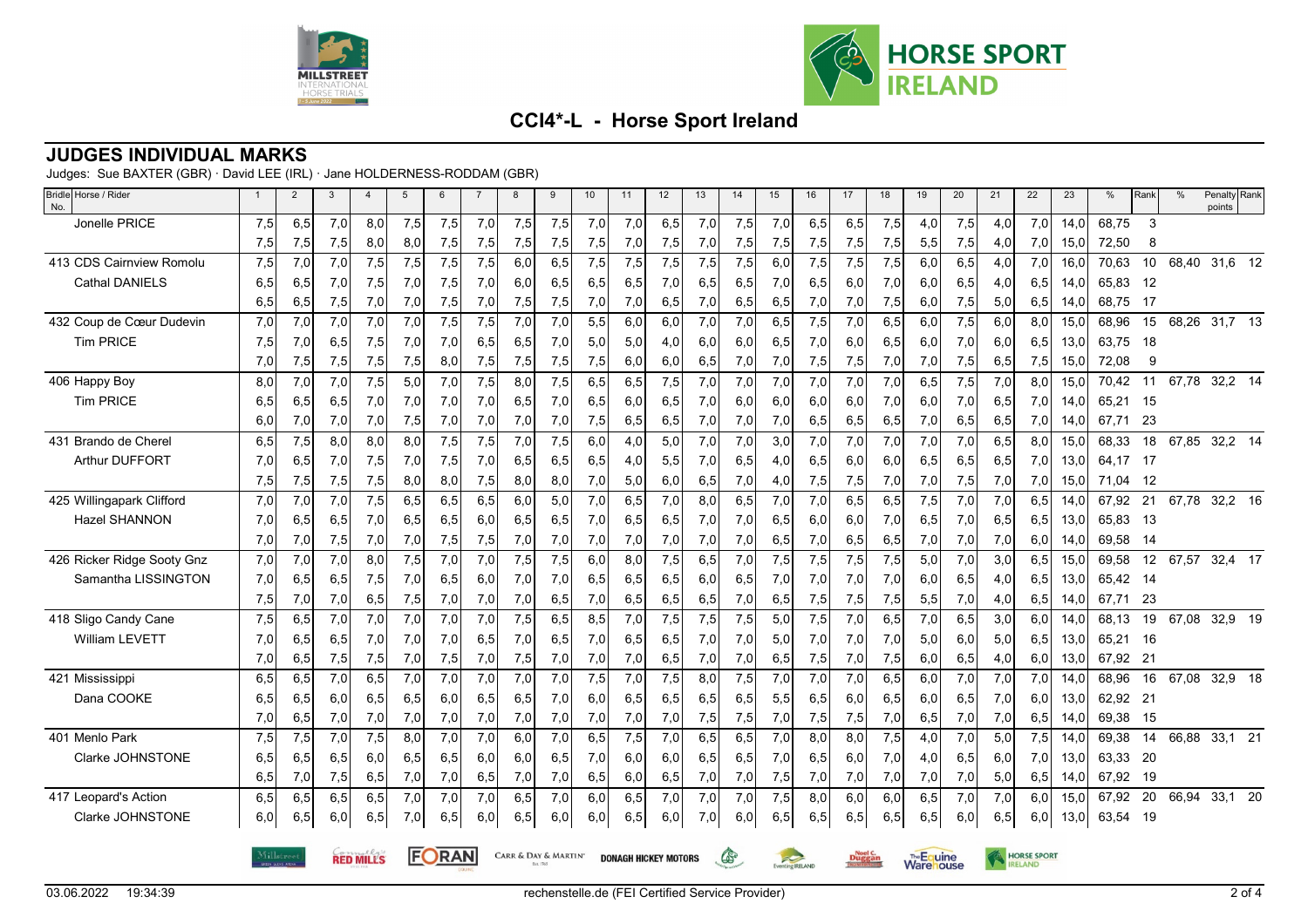



#### **JUDGES INDIVIDUAL MARKS**

Judges: Sue BAXTER (GBR) · David LEE (IRL) · Jane HOLDERNESS-RODDAM (GBR)

| Bridle Horse / Rider<br>No. | $\overline{1}$ | $\overline{2}$ | 3   | $\overline{4}$                                                                          | $5\phantom{.0}$ | 6   | $\overline{7}$ | 8   | 9   | 10  | 11  | 12  | 13  | 14              | 15  | 16     | 17  | 18                             | 19  | 20  | 21                 | 22  | 23   | %     | Rank | $\frac{0}{0}$ | Penalty Rank<br>points |
|-----------------------------|----------------|----------------|-----|-----------------------------------------------------------------------------------------|-----------------|-----|----------------|-----|-----|-----|-----|-----|-----|-----------------|-----|--------|-----|--------------------------------|-----|-----|--------------------|-----|------|-------|------|---------------|------------------------|
|                             | 7,0            | 6,5            | 6,5 | 7,0                                                                                     | 6,5             | 7,5 | 7,0            | 7,5 | 7,0 | 7,0 | 7,0 | 7,0 | 7,0 | 7,0             | 7,5 | 7,0    | 7,0 | 7,0                            | 6,0 | 7,0 | 7,0                | 6,5 | 14,0 | 69,38 | 15   |               |                        |
| 410 O My Balladeer          | 7,0            | 6,5            | 6,5 | 7,0                                                                                     | 6,5             | 6,5 | 6,0            | 7,0 | 6,0 | 6,5 | 6,0 | 6,5 | 8,0 | 7,5             | 7,5 | 7,5    | 7,0 | 6,5                            | 7,0 | 6,5 | 6,5                | 6.0 | 14.0 | 67,50 | 22   | 65,90         | 34,1 22                |
| Alison HOLDEN               | 6,5            | 6,0            | 6,0 | 6,5                                                                                     | 6,0             | 6,5 | 6,0            | 6,5 | 6,0 | 7,0 | 4,0 | 6,0 | 6,5 | 6,5             | 6,0 | 6,5    | 6,0 | 6,5                            | 7,0 | 6,5 | 6,5                | 5,5 | 13,0 | 62,29 | 22   |               |                        |
|                             | 6,5            | 6,5            | 7,0 | 6,5                                                                                     | 6,5             | 6,0 | 6,5            | 7,0 | 6,5 | 7,0 | 6,5 | 6,0 | 7,0 | 7,0             | 7,0 | 7,0    | 7,0 | 7,0                            | 7,5 | 7,0 | 7,5                | 6,5 | 14,0 | 67,92 | 19   |               |                        |
| 404 Capitaine de Hus Z      | 6,0            | 7,0            | 7.0 | 7,5                                                                                     | 7,5             | 7,5 | 7,0            | 7,5 | 7,0 | 7,0 | 6.0 | 4,0 | 6,0 | 7,0             | 7,0 | 7,5    | 5,0 | 7.5                            | 3,0 | 7,0 | 3,0                | 7,5 | 13,0 | 64,38 | 24   | 64,24         | 35,8 23                |
| Virginia THOMPSON           | 5,5            | 6,5            | 7,0 | 8,0                                                                                     | 7,5             | 6,5 | 6,0            | 6,5 | 7,0 | 6,0 | 6,5 | 4,0 | 5,5 | 6,0             | 7,0 | 6,5    | 5,5 | 6,5                            | 3,5 | 6,0 | 4,0                | 6,0 | 12,0 | 60,63 | -23  |               |                        |
|                             | 4,0            | 6,0            | 7,5 | 7,0                                                                                     | 8,0             | 7,5 | 7,5            | 7,5 | 7,0 | 6,5 | 6,5 | 6,5 | 6,5 | 7,0             | 8,0 | 7,0    | 6,5 | 7,0                            | 4,0 | 7,0 | 5,5                | 7,5 | 15,0 | 67,71 | 22   |               |                        |
| 422 Andreas                 | 7,0            | 8,0            | 7,0 | 7,5                                                                                     | 7,5             | 7,0 | 8,0            | 6,0 | 7,0 | 5,0 | 6,0 | 4,0 | 9,0 | 7,0             | 6,5 | 7,5    | 7,0 | 4,0                            | 5,0 | 7,0 | 4,0                | 7.5 | 13.0 | 65,63 | 23   |               | 63,82 36,2 24          |
| <b>Helen MARTIN</b>         | 6,0            | 6,0            | 6,5 | 6,5                                                                                     | 6,5             | 6,0 | 6,0            | 6,0 | 6,0 | 6,0 | 5,0 | 4,0 | 6,5 | 6,0             | 6,5 | 6,5    | 6,0 | 5,0                            | 5,0 | 5,5 | 4,0                | 6,0 | 11.0 | 57.71 | -31  |               |                        |
|                             | 7,0            | 7,0            | 7,0 | 7,5                                                                                     | 7,0             | 7,0 | 7,0            | 7,0 | 7,0 | 7,0 | 6,5 | 6,0 | 7,5 | 7,5             | 7,5 | 7,5    | 7,5 | 4,0                            | 5,0 | 7,0 | 6,0                | 7,0 | 14,0 | 68,13 | 18   |               |                        |
| 412 Glenfly                 | 6,5            | 7,0            | 7.0 | 7,0                                                                                     | 7,0             | 6,5 | 7,0            | 7,0 | 7,5 | 6,5 | 4,0 | 5,0 | 7,0 | 7,0             | 6.5 | 5,0    | 6,5 | 4,5                            | 4,0 | 7,0 | 7,0                | 6,5 | 13,0 | 63,33 | 26   | 63,33         | 36,7 25                |
| Marcelo TOSI                | 7,0            | 6,5            | 6,5 | 7,0                                                                                     | 7,0             | 7,0 | 6,5            | 7,0 | 6,5 | 6,5 | 5,0 | 4,0 | 6,0 | 6,0             | 5,0 | 6,0    | 4,0 | 4,0                            | 4,0 | 6,0 | 6,0                | 6,5 | 12,0 | 59,17 | 28   |               |                        |
|                             | 7,0            | 7,0            | 7,5 | 7,0                                                                                     | 7,5             | 6,5 | 7,0            | 7,0 | 7,0 | 7,0 | 6,0 | 5,5 | 6,5 | 6,5             | 7,0 | 7,5    | 7,0 | 4,0                            | 7,0 | 7,0 | 6,5                | 7,0 | 14,0 | 67,50 | -25  |               |                        |
| 414 Carpe Diem              | 7,0            | 6,5            | 7,0 | 7,0                                                                                     | 7,0             | 8,0 | 7,0            | 6,5 | 6,5 | 7,0 | 7,0 | 5,0 | 7,0 | 7,0             | 7,0 | 6,0    | 6,5 | 6,0                            | 3,0 | 6,5 | 4,0                | 6,5 | 13,0 | 64,17 | 25   | 62,36         | 37,6 26                |
| <b>Helen BATES</b>          | 6,5            | 6.0            | 6,5 | 6,5                                                                                     | 7,0             | 7,5 | 7,0            | 6,0 | 6,0 | 6,0 | 6,0 | 4,0 | 6,5 | 6,0             | 5,0 | 6,5    | 6.0 | 6.0                            | 3,5 | 6,0 | 4,0                | 6,0 | 12,0 | 59,38 | - 27 |               |                        |
|                             | 7,0            | 6,5            | 7,5 | 6,5                                                                                     | 7,5             | 8,0 | 7,0            | 7,0 | 6,5 | 6,5 | 4,5 | 4,5 | 7,0 | 7,0             | 5,0 | 6,5    | 6,5 | 6,5                            | 4,0 | 7,0 | 5,0                | 7,0 | 12,0 | 63,54 | - 30 |               |                        |
| 429 Kilcoltrim Kit Kat      | 7,0            | 7,0            | 6,5 | 6,5                                                                                     | 7,0             | 7,0 | 6,5            | 6,5 | 6,0 | 7,0 | 5,0 | 4,0 | 7,0 | 6,5             | 6,5 | 6,5    | 7,0 | 6,0                            | 4,0 | 5,5 | 4,0                | 7,0 | 14,0 | 62,50 | 27   | 62,22         | 37,8 27                |
| Marcio CARVALHO JORGE       | 6,5            | 6,0            | 6,5 | 6,5                                                                                     | 6,5             | 6,5 | 6,0            | 6,0 | 6,0 | 6,5 | 4,0 | 4,0 | 6,5 | 6,0             | 6,0 | 6,0    | 5,5 | 6,0                            | 4,0 | 5,0 | 5,0                | 6,5 | 12,0 | 58,13 | -29  |               |                        |
|                             | 6,0            | 6,5            | 7,0 | 6,5                                                                                     | 7,5             | 7,5 | 7,5            | 7,0 | 7,5 | 7,0 | 6,5 | 6,0 | 6,5 | 7,0             | 7,0 | 6,5    | 6,5 | 6,5                            | 5,0 | 6,5 | 5,0                | 6,5 | 13,0 | 66,04 | 26   |               |                        |
| 407 Hollybrook Hotshot      | 7,5            | 6,5            | 4,5 | 4,5                                                                                     | 5,0             | 5,0 | 6,0            | 6,0 | 6,0 | 7,0 | 7,0 | 7,0 | 6,0 | 6,0             | 6,5 | 7,0    | 7,0 | 3,0                            | 6,5 | 7,0 | 6,0                | 6.0 | 14.0 | 61,25 | 29   | 61,81         | 38,2 28                |
| Louise BLOOMER              | 7,0            | 6,5            | 6,0 | 5,5                                                                                     | 6,0             | 6,0 | 6,0            | 6,5 | 6,0 | 6,5 | 6,0 | 6,5 | 5,5 | 6,0             | 6,0 | 6,0    | 6,0 | 4,0                            | 6.0 | 6,5 | 6,0                | 6,0 | 12,0 | 60,21 | 24   |               |                        |
|                             | 8,0            | 6,5            | 6,5 | 7,0                                                                                     | 7,0             | 6,5 | 6,5            | 6,5 | 6,5 | 6,5 | 5,0 | 5,5 | 6,0 | 6,5             | 6,0 | 6,5    | 6,0 | 4,0                            | 6,0 | 7,0 | 6,5                | 8,0 | 13,0 | 63,96 | 28   |               |                        |
| 428 Quindiva                | 6,5            | 6,5            | 5,0 | 7,0                                                                                     | 5,0             | 5,0 | 6,0            | 6,0 | 6,0 | 7,0 | 7,0 | 6,0 | 5,0 | 6,0             | 7,0 | 6,0    | 6,0 | 5,5                            | 4,0 | 6,0 | 4,0                | 7,0 | 14,0 | 59,79 | 30   | 61,60         | 38,4 29                |
| Alexander BRAGG             | 6,0            | 6,5            | 6,0 | 6,5                                                                                     | 6,0             | 6,0 | 6,0            | 6,5 | 6,0 | 6,5 | 6,0 | 5,0 | 5,5 | 6,0             | 6,0 | 6,0    | 6,0 | 6,5                            | 4,0 | 6,0 | 6,0                | 7,0 | 12,0 | 60,00 | 25   |               |                        |
|                             | 6,5            | 6,5            | 6,5 | 7,0                                                                                     | 6,5             | 6,0 | 6,5            | 7,0 | 7,0 | 6,5 | 6,5 | 6,0 | 6,5 | 6,5             | 7,0 | 7,0    | 7,0 | 7,0                            | 5,0 | 7,0 | 4,5                | 7,0 | 13,0 | 65,00 | -27  |               |                        |
| 402 Ardeo Premier           | 5,0            | 6,0            | 5,5 | 6,0                                                                                     | 5,0             | 4,5 | 5,0            | 5,0 | 6,0 | 6,0 | 7,0 | 6,5 | 6,0 | 7,0             | 7,0 | 7,0    | 6,0 | 6,0                            | 7,0 | 6,0 | 7,0                | 7,5 | 14,0 | 61,67 | 28   | 61,46         | 38,5 30                |
| Alexander BRAGG             | 5,0            | 6,0            | 6,0 | 6,5                                                                                     | 6,5             | 6,0 | 6,0            | 6,5 | 5,5 | 6,0 | 6,5 | 6,0 | 6,0 | 6,0             | 7,0 | 6,0    | 6,0 | 6,0                            | 4,0 | 6,0 | 6,0                | 6,5 | 12,0 | 60,00 | 25   |               |                        |
|                             | 5,5            | 6,5            | 6,5 | 4,0                                                                                     | 6,0             | 6,5 | 6,5            | 6,5 | 6,0 | 6,5 | 6,0 | 6,0 | 7,0 | 7,0             | 6,5 | 6,5    | 6,5 | 6,5                            | 6,5 | 7,0 | 6,0                | 5,5 | 13,0 | 62,71 | 31   |               |                        |
| 430 Gladstone               | 7,0            | 4,0            | 6,0 | 6,5                                                                                     | 6,5             | 7,5 | 7,0            | 6,5 | 6,0 | 5,0 | 6,5 | 5,5 | 5,0 | 6,0             | 6,5 | 7,5    | 6,0 | 6,0                            | 4,0 | 5,5 | 4,0                | 6,0 | 12,0 | 59,38 | 31   | 60,42         | 39,6 31                |
| Virginia THOMPSON           | 6,5            | 6,0            | 6,5 | 6,5                                                                                     | 7,0             | 7,0 | 6,0            | 6,0 | 6,0 | 5,5 | 4,0 | 5,5 | 5,0 | 5,5             | 6,5 | 6,5    | 6,0 | 6,5                            | 4,0 | 6,0 | 4,0                | 6,0 | 11,0 | 58,13 | - 30 |               |                        |
|                             | 6.5            | 6,0            | 7,0 | 6,0                                                                                     | 7,0             | 7,0 | 6,5            | 6,5 | 6,5 | 6,5 | 7,0 | 6,0 | 6,0 | 6,5             | 6,5 | 7,0    | 7,0 | 6,5                            | 5,0 | 6,0 | 4,0                | 7,0 | 13,0 | 63,75 | - 29 |               |                        |
|                             |                | Milløtreet     |     | <b>FORAN</b><br><b>RED MILLS</b><br>CARR & DAY & MARTIN'<br><b>DONAGH HICKEY MOTORS</b> |                 |     |                |     |     |     |     |     | G   | Eventing RELAND |     | Duggan |     | <b>The Equine</b><br>Warehouse |     |     | <b>HORSE SPORT</b> |     |      |       |      |               |                        |